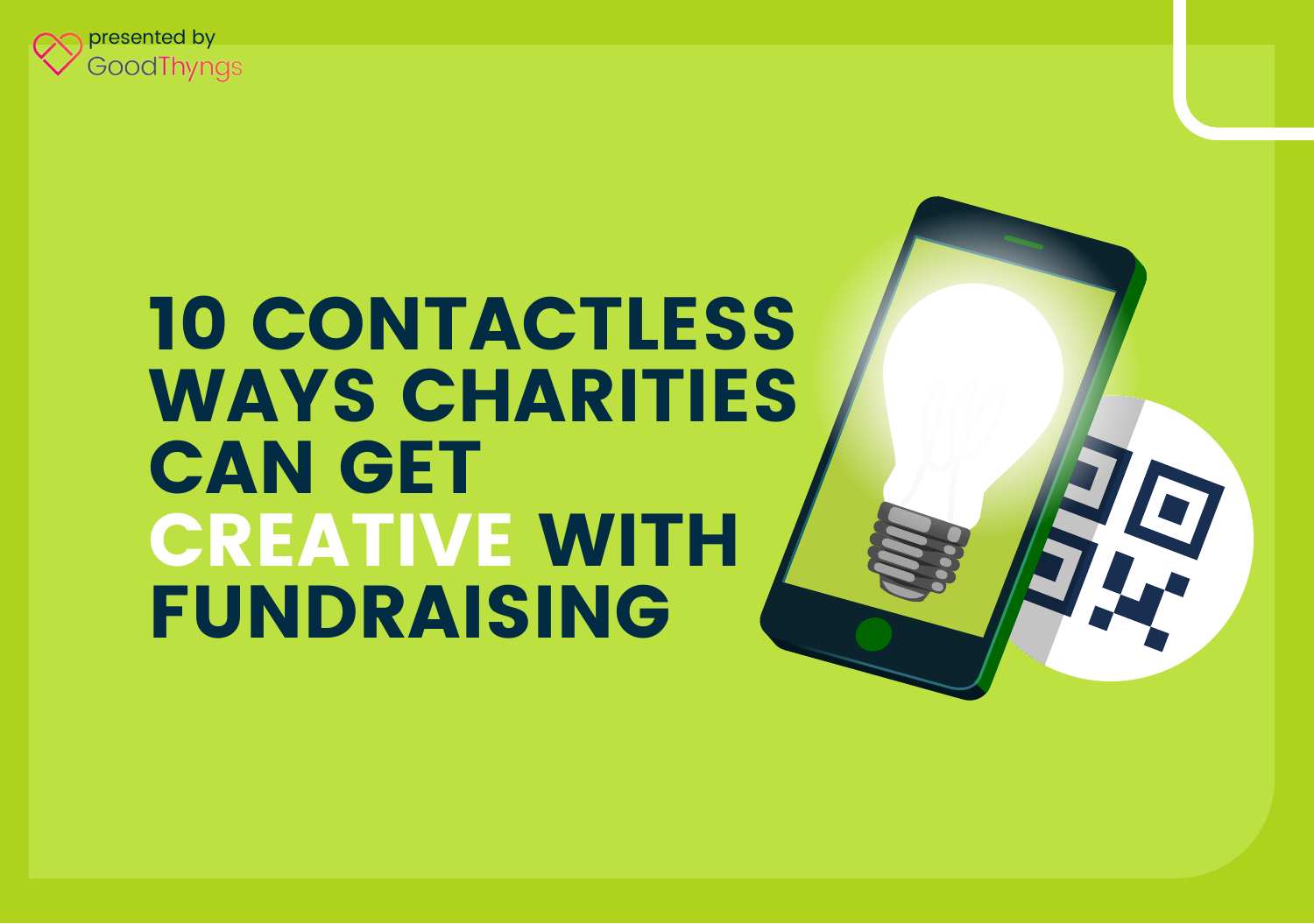

# **ZOOM** Backgrounds

Take your virtual events, webinars and meetings one step further. Incorporate a QR code into your virtual backgrounds to provide guests with an easy way to engage with you while on camera. Whether you want to drive donations, a patient story, or instant feedback, a QR code is a seamless way to drive instant gratification.





### Social Media

Include your QR code on social media for extra support from online donors. Instant links and eye-capturing QR codes on social media will help you reach far larger audiences, so impress them with the experience. You'll gather in-depth data that social analytics can't give you.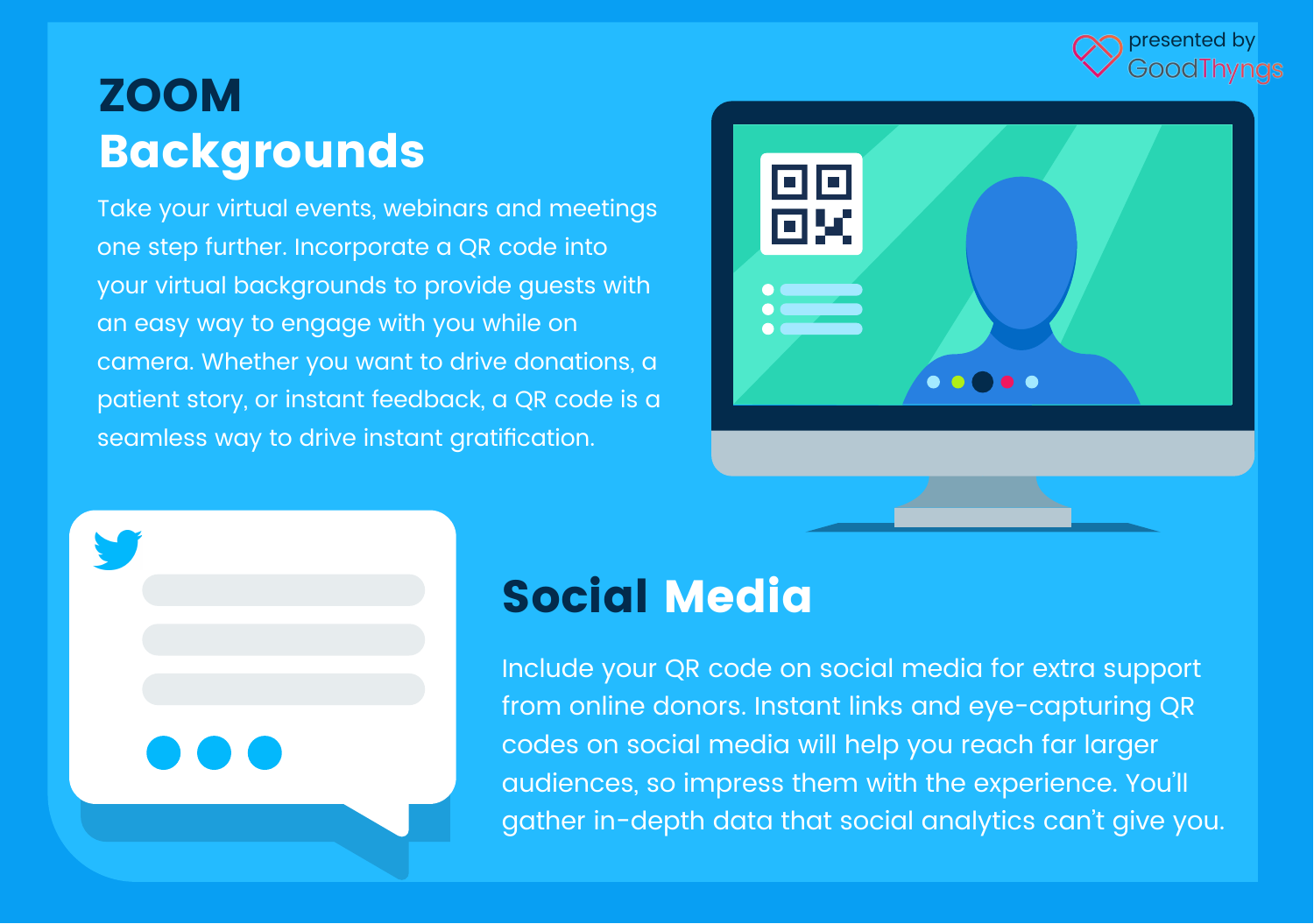#### presented byGoodThynas

# **Interactive Flyers**

Raise additional funds with eye-catching interactive flyers and track data in ways you've not been able to do before. The engagement insights can be as granular as location or individual booklet. Readers will be able to act on their in-the-moment impulses, without having to open a computer. By eliminating friction, you'll increase conversions and ROI.





# Tappable Merchandise

Transform your popular merchandise such as cuddly mascots, wristbands and T-shirts to add life-long value to products you sell. Simply update labels with a QR code or embed an invisible NFC chip into your branding. Wherever your merchandise goes, an engagement opportunity will follow.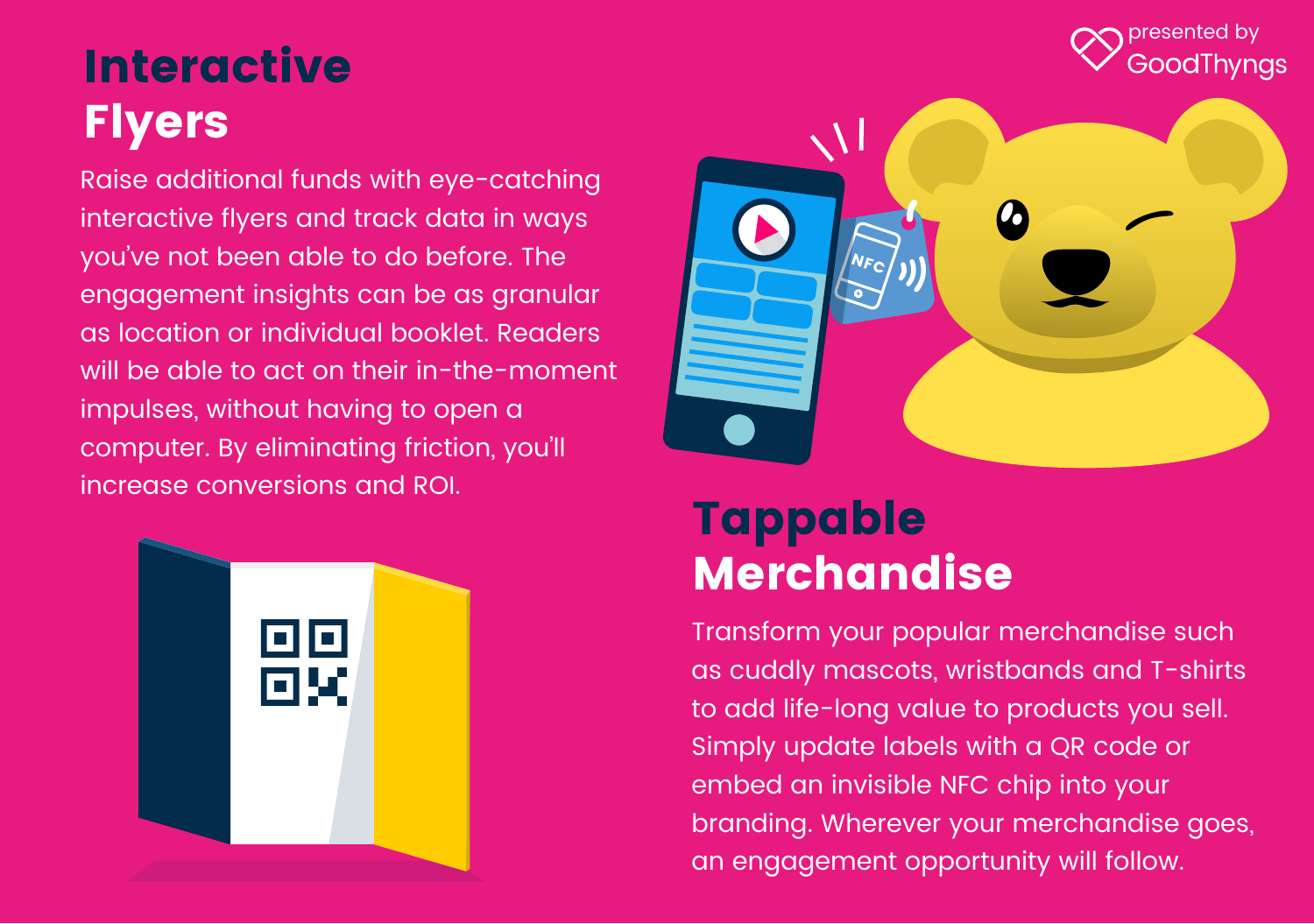# Virtual Fundraising Events

Whether it's a concert, coffee morning or auction, your in-person events can still go ahead online. Bring entertainment directly to your donor's homes and deliver links and QR codes to their screen. Use them for viewers to enter a raffle, quiz, or competition. They can even dress-up virtually using a selfie experience.





presented byGoodThyngs

**Online** Virtual Adoptions

Online initiatives that generate additional and long-term revenue streams, without the event planning, are virtual adoptions. Whether you have memorabilia or artefacts you'd like to promote and cherish, virtual adoptions are a great way to give back to your supporters and their families whilst generating long-term support.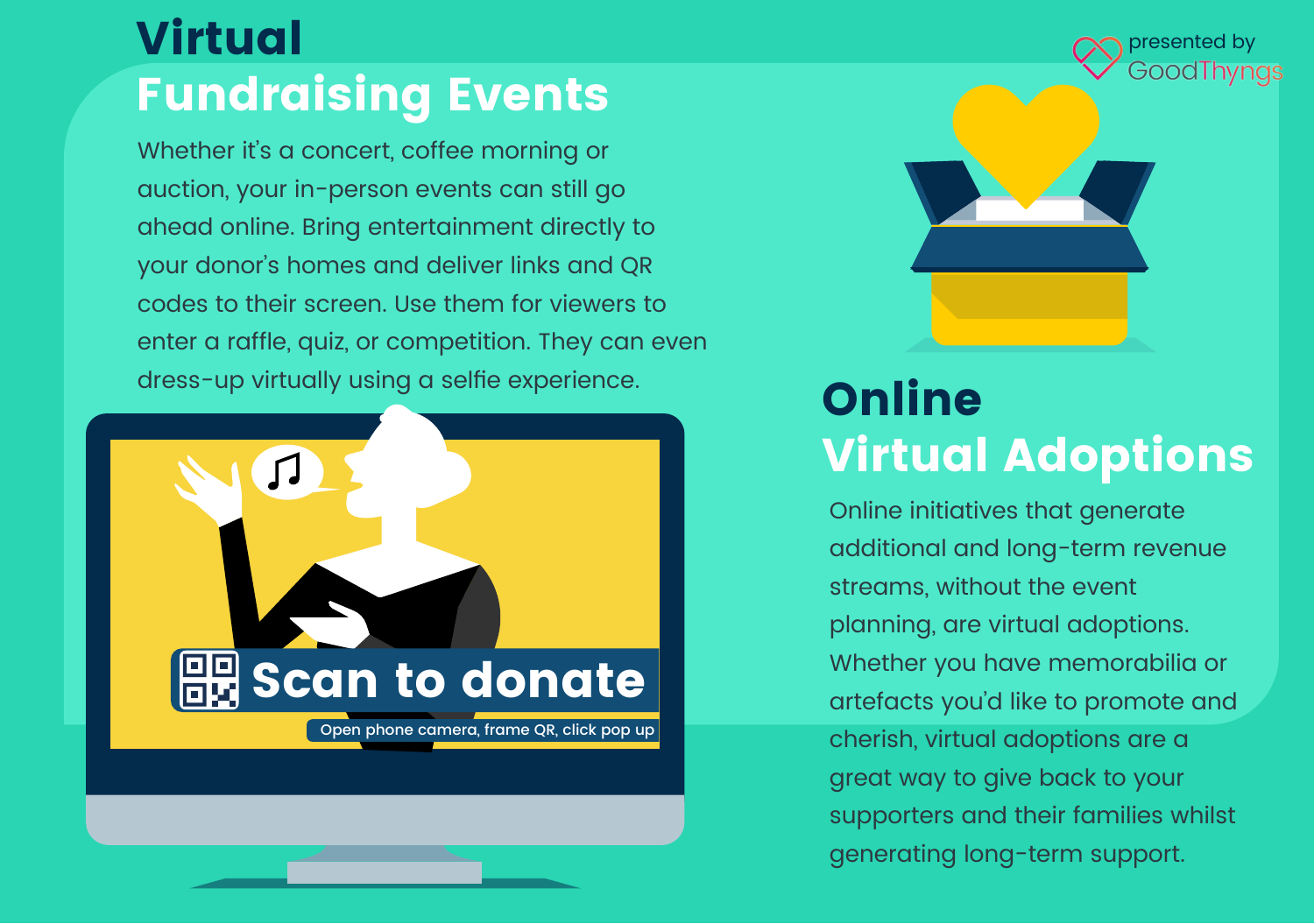presented byGoodThynas

# Family Fun Collectible Trails

Trails are a great way for families to get fit, have fun, and for the charity to raise funds. Create a digital scavenger hunt with options to educate, take selfies and collect donor support along the way. Each QR code scanned will be an extra stamp collected.

# Selfie Filters

Encourage supporters to take a unique selfie using your very own branded template. With the opportunity to share selfies on social media, the experience is an effective way to raise money and increase brand awareness online.